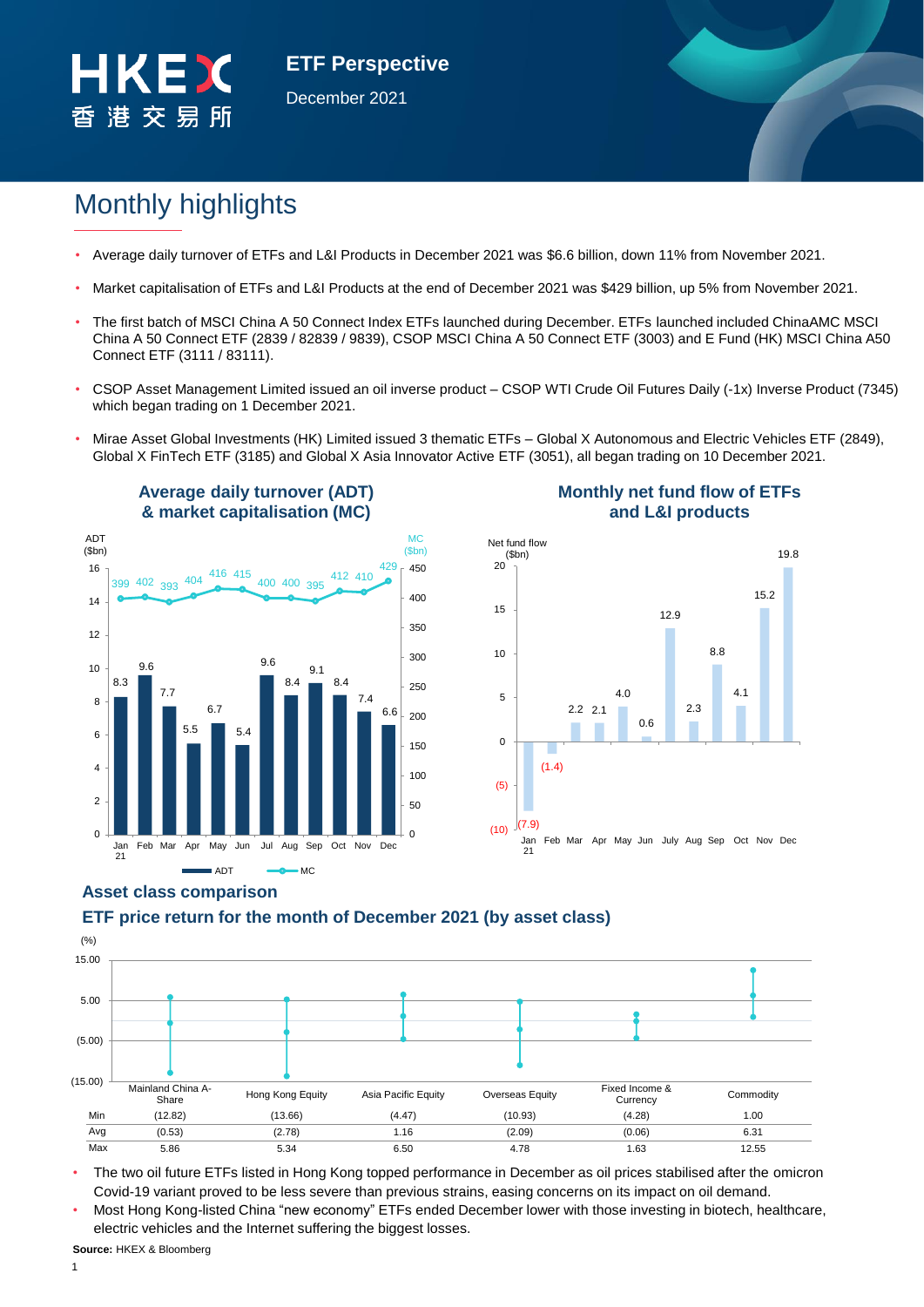# Newly listed product

# **CSOP WTI Crude Oil Futures Daily (-1x) Inverse Product (7345)**

## **Investment objective**

The product is Hong Kong's first oil futures inverse product. It aims to provide investment results that, before fees and expenses, closely correspond to the inverse (-1x) of the daily performance of the Solactive WTI 1-Day Rolling Futures Index.

# **ChinaAMC MSCI China A 50 Connect ETF (2839 / 82839 / 9839)**

## **Investment objective**

The ETF is among the first batch of ETFs tracking the MSCI China A 50 Connect Index to list in Hong Kong. The index selects 50 of the largest China A-shares investable through the Stock Connect while ensuring a balanced sector representation of the China market.

# **CSOP MSCI China A 50 Connect ETF (3003)**

## **Investment objective**

The ETF is among the first batch of ETFs tracking the MSCI China A 50 Connect Index to list in Hong Kong. The index selects 50 of the largest China A-shares investable through the Stock Connect while ensuring a balanced sector representation of the China market.

# **E Fund (HK) MSCI China A50 Connect ETF (3111 / 83111)**

### **Investment objective**

The ETF is among the first batch of ETFs tracking the MSCI China A 50 Connect Index to list in Hong Kong. The index selects 50 of the largest China A-shares investable through the Stock Connect while ensuring a balanced sector representation of the China market.

### **Key information**

| Issuer                      | <b>CSOP Asset Management</b><br>Limited      |  |
|-----------------------------|----------------------------------------------|--|
| Fund size as of end-Dec     | <b>US\$4.85M</b>                             |  |
| Listing Date                | 1 Dec 2021                                   |  |
| <b>Benchmark</b>            | Solactive WTI 1-Day Rolling<br>Futures Index |  |
| Trading currency            | HKD                                          |  |
| NAV as of end-Dec           | HK\$6.75                                     |  |
| Closing price as of end-Dec | HK\$6.66                                     |  |
| Lot size                    | 100                                          |  |
| Ongoing charges figure      | 1.99%                                        |  |

### **Key information**

| China Asset Management (Hong<br>Kong) Limited |
|-----------------------------------------------|
| <b>RMB1.1B</b>                                |
| 13 Dec 2021                                   |
| MSCI China A 50 Connect Index                 |
| HKD / RMB / USD                               |
| HK\$33.35                                     |
| HK\$33.32                                     |
| 50                                            |
| 0.30%                                         |
|                                               |

## **Key information**

| Issuer                      | <b>CSOP Asset Management</b><br>Limited |
|-----------------------------|-----------------------------------------|
| Fund size as of end-Dec     | RMB798.34M                              |
| <b>Listing Date</b>         | 13 Dec 2021                             |
| <b>Benchmark</b>            | MSCI China A 50 Connect Index           |
| Trading currency            | HKD                                     |
| NAV as of end-Dec           | HK\$7.57                                |
| Closing price as of end-Dec | HK\$7.56                                |
| Lot size                    | 100                                     |
| Ongoing charges figure      | 1.50%                                   |

### **Key information**

| Issuer                      | E Fund Management (Hong<br>Kong) Co., Limited |
|-----------------------------|-----------------------------------------------|
| Fund size as of end-Dec     | RMB520.83M                                    |
| Listing Date                | 14 Dec 2021                                   |
| <b>Benchmark</b>            | MSCI China A 50 Connect Index                 |
| <b>Trading currency</b>     | HKD / RMB                                     |
| NAV as of end-Dec           | HK\$3.09                                      |
| Closing price as of end-Dec | HK\$3.08                                      |
| Lot size                    | 100                                           |
| Ongoing charges figure      | 0.80%                                         |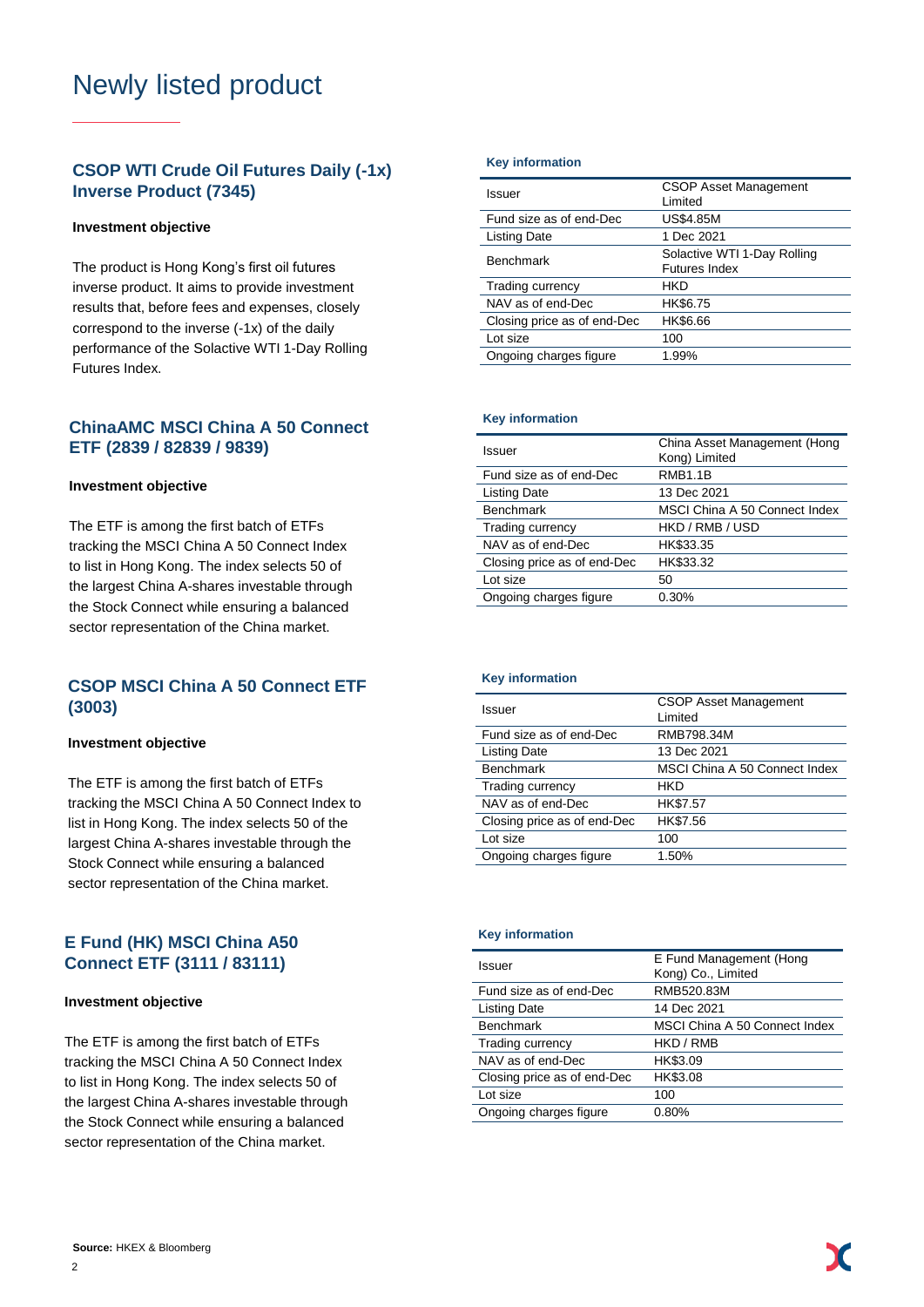# Newly listed product (cont'd)

# **Global X Autonomous and Electric Vehicles ETF (2849)**

## **Investment objective**

The ETF represents a diversified portfolio of companies active in the electric vehicles (EV) and autonomous driving segments, including but not limited to EV manufacturers, component producers, and companies that mine or produce EV raw materials.

# **Global X FinTech ETF (3185)** Key information

# **Investment objective**

The ETF offers exposure to FinTech companies listed in developed markets which are disrupting existing financial services and banking sectors.

# **Global X Asia Innovator Active ETF (3051)**

# **Investment objective**

The product is an actively managed ETF investing in Asian innovative companies in new technology sectors, including but not limited to 5G, biotech, clean energy, cloud computing and e-commerce.

### **Key information**

| Issuer                      | Mirae Asset Global Investments<br>(Hong Kong) Limited                |
|-----------------------------|----------------------------------------------------------------------|
| Fund size as of end-Dec     | <b>US\$3.55M</b>                                                     |
| Listing Date                | 10 Dec 2021                                                          |
| <b>Benchmark</b>            | Solactive Autonomous & Electric<br>Vehicles Index (net total return) |
| Trading currency            | HKD                                                                  |
| NAV as of end-Dec           | HK\$61.53                                                            |
| Closing price as of end-Dec | HK\$61.70                                                            |
| Lot size                    | 50                                                                   |
| Ongoing charges figure      | 0.68%                                                                |

| Issuer                      | Mirae Asset Global Investments<br>(Hong Kong) Limited     |  |  |
|-----------------------------|-----------------------------------------------------------|--|--|
| Fund size as of end-Dec     | <b>US\$2.61M</b>                                          |  |  |
| <b>Listing Date</b>         | 10 Dec 2021                                               |  |  |
| <b>Benchmark</b>            | Indxx Global Fintech Thematic<br>Index (net total return) |  |  |
| Trading currency            | HKD                                                       |  |  |
| NAV as of end-Dec           | HK\$58.22                                                 |  |  |
| Closing price as of end-Dec | HK\$59.00                                                 |  |  |
| Lot size                    | 50                                                        |  |  |
| Ongoing charges figure      | 0.68%                                                     |  |  |

### **Key information**

| Issuer                      | Mirae Asset Global Investments<br>(Hong Kong) Limited |
|-----------------------------|-------------------------------------------------------|
| Fund size as of end-Dec     | RMB16.69M                                             |
| <b>Listing Date</b>         | 10 Dec 2021                                           |
| <b>Benchmark</b>            |                                                       |
| <b>Trading currency</b>     | HKD                                                   |
| NAV as of end-Dec           | HK\$58.48                                             |
| Closing price as of end-Dec | HK\$58.36                                             |
| Lot size                    | 50                                                    |
| Ongoing charges figure      | 0.075%                                                |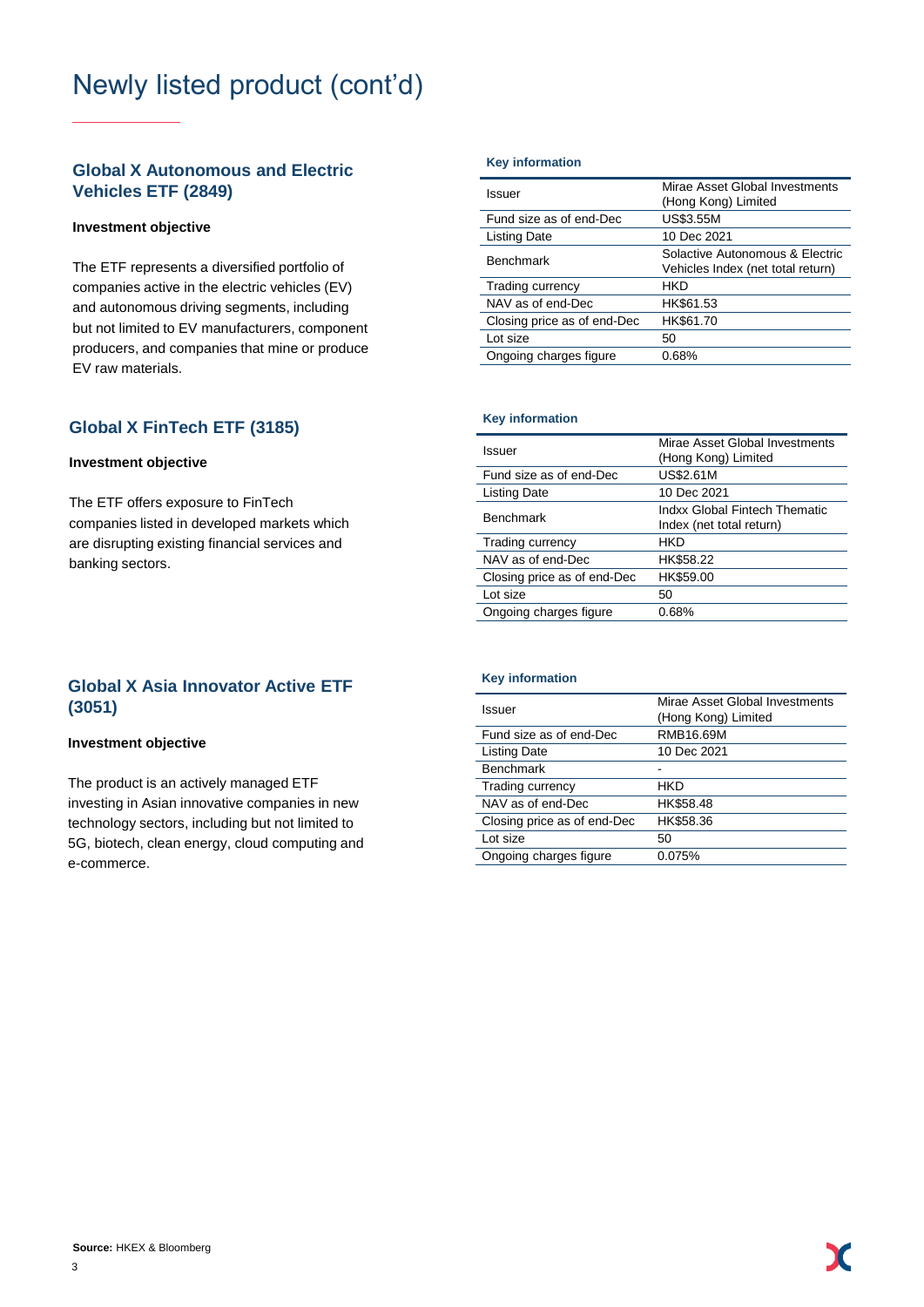# ETFs of the month

# The three best-performing ETFs in December 2021:

### **Global X S&P Crude Oil Futures Enhanced ER ETF (3097) 1**

## **Investment objective**

The futures-based ETF tracks the underlying index by investing directly in the West Texas Intermediate (WTI) crude oil futures contracts traded on the New York Mercantile Exchange.

### **Key information**

| Issuer                      | Mirae Asset Global Investments<br>(Hong Kong) Limited     |  |
|-----------------------------|-----------------------------------------------------------|--|
| Fund size as of end-Nov     | HK\$62.64M                                                |  |
| <b>Listing Date</b>         | 16 Jun 2016                                               |  |
| <b>Benchmark</b>            | S&P GSCI Crude Oil Enhanced<br><b>Index Excess Return</b> |  |
| Trading currency            | HKD                                                       |  |
| NAV as of end-Nov           | HK\$4.25                                                  |  |
| Closing price as of end-Nov | HK\$4.32                                                  |  |
| Lot size                    | 500                                                       |  |
| Ongoing charges figure      | 1.33%                                                     |  |
|                             |                                                           |  |

### **Samsung S&P GSCI Crude Oil ER Futures ETF (3175) 2**

## **Investment objective**

The underlying index of the ETF is designed to measure a strategy that holds 55% exposure in the one-month forward contract, 30% in the two-month forward contract, and 15% in the three-month forward contract.

## **Key information**

| Issuer                      | Samsung Asset Management<br>(Hong Kong) Limited                             |
|-----------------------------|-----------------------------------------------------------------------------|
| Fund size as of end-Nov     | <b>HK\$1.31B</b>                                                            |
| <b>Listing Date</b>         | 29 Apr 2016                                                                 |
| <b>Benchmark</b>            | S&P GSCI Crude Oil Multiple<br>Contract 55/30/15 1M/2M/3M<br>(USD) ER Index |
| Trading currency            | HKD                                                                         |
| NAV as of end-Nov           | HK\$5.24                                                                    |
| Closing price as of end-Nov | HK\$5.32                                                                    |
| Lot size                    | 200                                                                         |
| Ongoing charges figure      | 1.33%                                                                       |
|                             |                                                                             |

### **SSIF DCE Iron Ore Futures Index ETF (3047 / 9047) 3**

### **Investment objective**

The ETF seeks to track the performance of the DCE Iron Ore Futures Price Index by investing directly into the iron ore futures contracts listed on the Dalian Commodity Exchange.

## **Key information**

| Issuer                      | Shanxi Securities International<br>Asset Management Limited |
|-----------------------------|-------------------------------------------------------------|
|                             |                                                             |
| Fund size as of end-Nov     | US\$21.60M                                                  |
| <b>Listing Date</b>         | 27 Mar 2020                                                 |
| <b>Benchmark</b>            | DCE Iron Ore Futures Price Index                            |
| Trading currency            | HKD / USD                                                   |
| NAV as of end-Nov           | HK\$12.47                                                   |
| Closing price as of end-Nov | HK\$12.54                                                   |
| Lot size                    | 100                                                         |
| Ongoing charges figure      | 2.50%                                                       |
|                             |                                                             |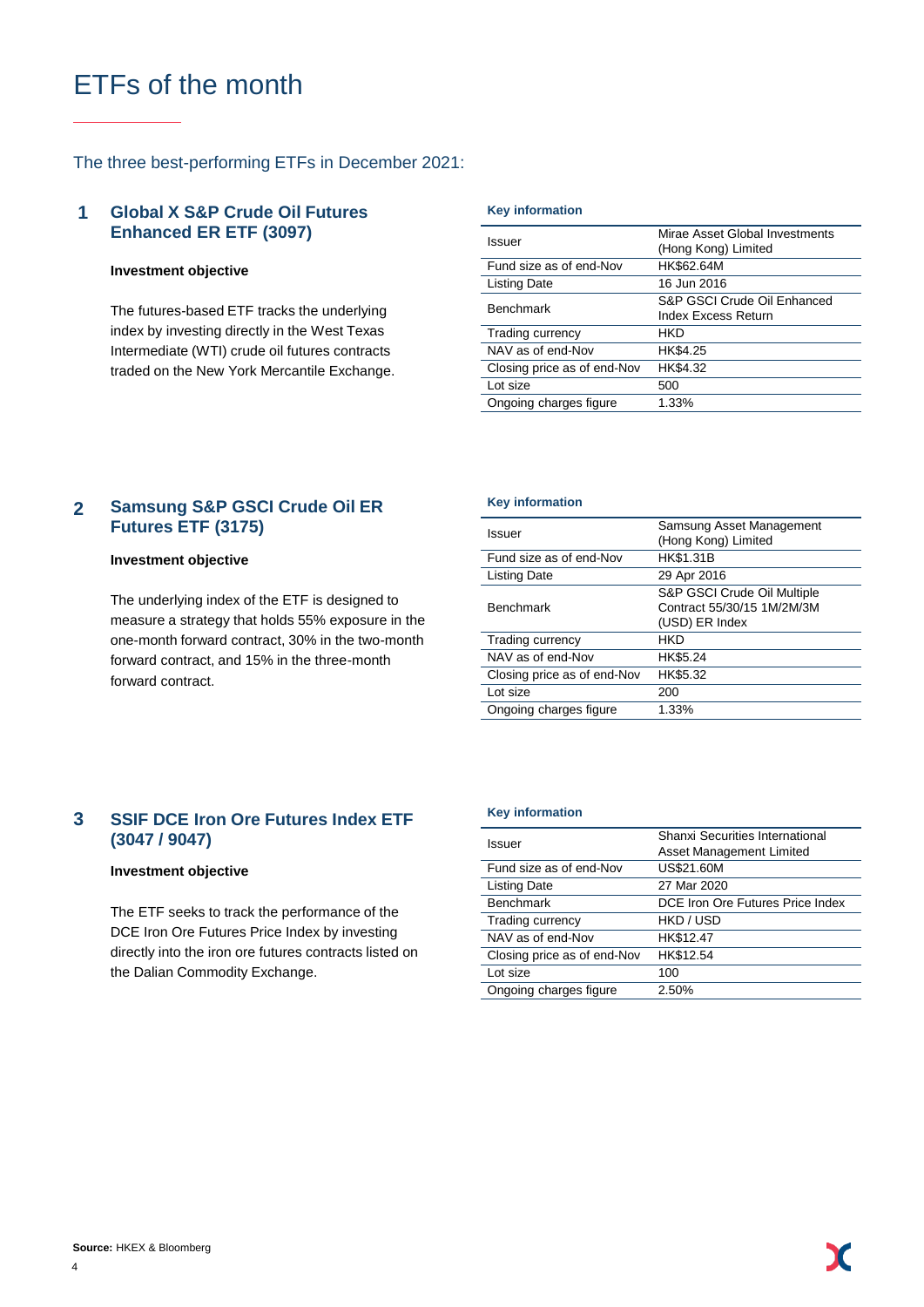# ETF performance

# **10 best performing ETFs in December 2021 10 worst performing ETFs in December 2021**

|    | <b>Stock</b><br>Code | <b>Name</b>                                              | <b>Monthly</b><br>Return (%) |
|----|----------------------|----------------------------------------------------------|------------------------------|
| 1  | 3097                 | Global X S&P Crude Oil Futures<br><b>Enhanced ER ETF</b> | 12.55                        |
| 2  | 3175                 | Samsung S&P GSCI Crude Oil<br><b>FR Futures FTF</b>      | 12.28                        |
| 3  | 3047                 | SSIF DCF Iron Ore Futures Index<br>FTF                   | 9.42                         |
| 4  | 2848                 | Xtrackers MSCI Korea UCITS<br>FTF                        | 6.50                         |
| 5  | 3074                 | iShares Core MSCI Taiwan Index<br>ETF                    | 5.89                         |
| 6  | 3193                 | CSOP Yinhua CSI 5G<br><b>Communications Theme ETF</b>    | 5.86                         |
| 7  | 3036                 | <b>Xtrackers MSCI Taiwan UCITS</b><br>ETF                | 5.66                         |
| 8  | 3143                 | ChinaAMC Hong Kong Banks<br>FTF                          | 5.34                         |
| 9  | 3110                 | Global X Hang Seng High<br>Dividend Yield ETF            | 5.33                         |
| 10 | 3119                 | Global X Asia Semiconductor<br>ETF                       | 4.93                         |

|    | <b>Stock</b><br>Code | <b>Name</b>                                                     | <b>Monthly</b><br>Return (%) |
|----|----------------------|-----------------------------------------------------------------|------------------------------|
| 1  | 3174                 | CSOP China Healthcare<br><b>Disruption Index ETF</b>            | $-13.66$                     |
| 2  | 3069                 | ChinaAMC Hang Seng Hong<br>Kong Biotech Index ETF               | $-12.84$                     |
| 3  | 2845                 | Global X China Flectric Vehicle<br>and Battery ETF              | $-12.82$                     |
| 4  | 3186                 | CICC KraneShares CSI China<br>Internet Index FTF                | $-10.93$                     |
| 5  | 2820                 | Global X China Biotech ETF                                      | $-10.91$                     |
| 6  | 3157                 | ChinaAMC Hang Seng Stock<br>Connect HK SmallCap Index ETF       | $-8.70$                      |
| 7  | 3182                 | W.I.S.E-Nasdag Overseas China<br>New Econ Co Top 50 Idx Tracker | $-8.46$                      |
| 8  | 3162                 | CSOP Global Smart Driving Index<br>ETF                          | $-8.11$                      |
| 9  | 2812                 | Samsung CSI China Dragon<br><b>Internet ETF</b>                 | $-6.59$                      |
| 10 | 3033                 | CSOP Hang Seng TECH Index<br>ETF                                | $-6.11$                      |

# L&I product performance

# **3 best single-day returns in L&I products in December 2021**

| <b>Stock Code</b> | <b>Name</b>                                            | <b>Date</b> | Single-Day % Change |
|-------------------|--------------------------------------------------------|-------------|---------------------|
| 7226              | CSOP Hang Seng TECH Index Daily (2x) Leveraged Product | 7/12/2021   | 8.85%               |
| 7226              | CSOP Hang Seng TECH Index Daily (2x) Leveraged Product | 31/12/2021  | 7.70%               |
| 7552              | CSOP Hang Seng TECH Index Daily (-2x) Inverse Product  | 6/12/2021   | 7.11%               |

# **3 worst single-day returns in L&I products in December 2021**

| <b>Stock Code</b> | <b>Name</b>                                            | <b>Date</b> | <b>Single-Day % Change</b> |
|-------------------|--------------------------------------------------------|-------------|----------------------------|
| 7552              | CSOP Hang Seng TECH Index Daily (-2x) Inverse Product  | 7/12/2021   | $-8.90\%$                  |
| 7552              | CSOP Hang Seng TECH Index Daily (-2x) Inverse Product  | 31/12/2021  | $-7.75\%$                  |
| 7226              | CSOP Hang Seng TECH Index Daily (2x) Leveraged Product | 6/12/2021   | $-7.02\%$                  |

## **What are L&I products?**

Leveraged and Inverse Products (L&I Products) are structured like ETFs. A Leveraged Product amplifies the daily return of an index (by two times at max. in Hong Kong) while an Inverse Product delivers the opposite return of its benchmark on a daily basis. L&I Products are constructed with derivatives, typically swaps or futures.

As L&I Products are tailored for day trading, their returns may deviate from the stated product objective if the holding period is longer than one day.

**Source:** HKEX